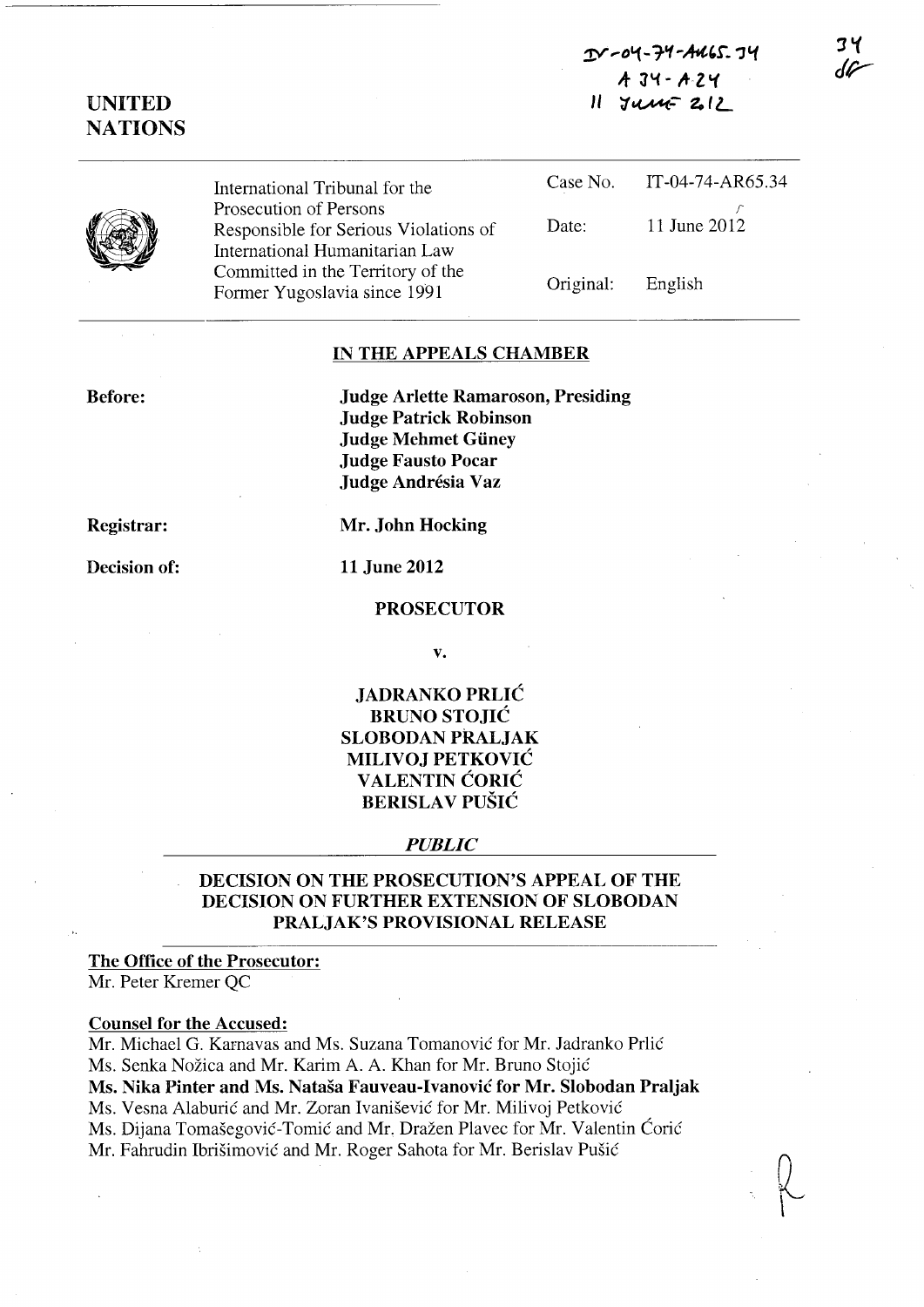1. The Appeals Chamber of the International Tribunal for the Prosecution of Persons Responsible for Serious Violations of International Humanitarian Law Committed in the Territory of the former Yugoslavia since 1991 ("Appeals Chamber" and "Tribunal", respectively) is seised of an appeal filed by the Office of the Prosecutor ("Prosecution") on 15 March  $2012<sup>1</sup>$  against a decision issued confidentially and *ex parte* by Trial Chamber **III** of the Tribunal ("Trial Chamber") on 8 March 2012 ("Impugned Decision"), which extends the provisional release of Slobodan Praljak ("Praljak") until 21 June 2012.<sup>2</sup> Praljak responded on 19 March 2012.<sup>3</sup> The Prosecution did not file a reply.

### **I. BACKGROUND**

2. On 30 November 2011, the Trial Chamber found that the criteria of Rule 65(B) of the Rules of Procedure and Evidence of the Tribunal ("Rules") were satisfied and exercised its discretion to grant Praljak provisional release for three months. 4 The Trial Chamber also decided that, before the expiry of the three-month period, Praljak could apply for an extension of his provisional release and established the procedure to be followed in this respect.<sup>5</sup> On 20 December 2011 the Duty Judge dismissed an appeal lodged by the Prosecution against the Decision Granting Provisional Release.<sup>6</sup> On 8 March 2012, the Trial Chamber extended Praljak's provisional release until 21 June 2012 but denied his request to modify the conditions of his provisional release.<sup>7</sup>

**'JJ** 

<sup>&</sup>lt;sup>1</sup> Prosecution Appeal of *Décision portant sur la demande de prolongation de la mise en liberté provisoire et de modifications des conditions assorties a la mise en liberte provisoire de l'accuse Slobodan Praljak,* IS March 2012 ("Appeal").

*<sup>2</sup> Prosecutor* v. *ladranko Prlic et aI.,* Case No. IT-04-74-T, Decision on Motion for Extension of Provisional Release of Accused Slobodan Praljak and Modification of Conditions, 8 March 2012 (confidential and *ex parte;* public redacted version filed on 9 March 2012) (the English translations of the French originals were filed on  $14$  March 2012 (confidential and *ex parte* version) and IS March 2012 (public redacted version».

<sup>3</sup> Slobodan Praljak's Response to Prosecution Appeal of Decision on Slobodan Praljak's Motion for Extension of Provisional Release, 19 March 2012 (confidential and *ex parte)* ("Response").

*<sup>4</sup> Prosecutor* v. *ladranko Prlic et al.,* Case No. IT-04-74-T, Decision on Slobodan Praljak's Motion for Provisional Release, 30 November 2011 (confidential and *ex parte* with two confidential and *ex parte* annexes) (the English translation of the French original was filed on 6 December 2011) ("Decision Granting Provisional Release"), paras 43- 44, p. 14.

<sup>&</sup>lt;sup>5</sup> Decision Granting Provisional Release, paras 44-45, Annex 1.

*<sup>6</sup> Prosecutor* v. *ladranko Prlic et al.,* Case No. IT-04-74-AR6S.29, Decision on Prosecution Appeal of Decision on Slobodan Praljak's Provisional Release, 20 December 2011 (confidential and *ex parte)* ("Decision of 20 December 2011"), para. 21.

<sup>&</sup>lt;sup>7</sup> Impugned Decision, pp. 8-9. Although the date until which the provisional release of Praljak has been extended was considered as confidential, the Appeals Chamber does not find that this information warrants giving the present decision confidential status. *Cj Prosecutor* v. *Vujadin Popovic et al.,* Case No. IT-OS-88~A, Decision on Vinko Pandurevic's Urgent Motion for Provisional Release on Compassionate Grounds, 11 January 2012 ("Decision of 11 January 2012"), para. 18; *Prosecutor* v. *Vujadin Popovic et al.,* Case No. IT-OS-88-A, Decision on Prosecution Motion for Reconsideration of Filing Status of the Appeals Chamber's Decision on Vinko Pandurević's Provisional Release of 11 January 2012, 17 January 2012 (confidential), pp. 2-3.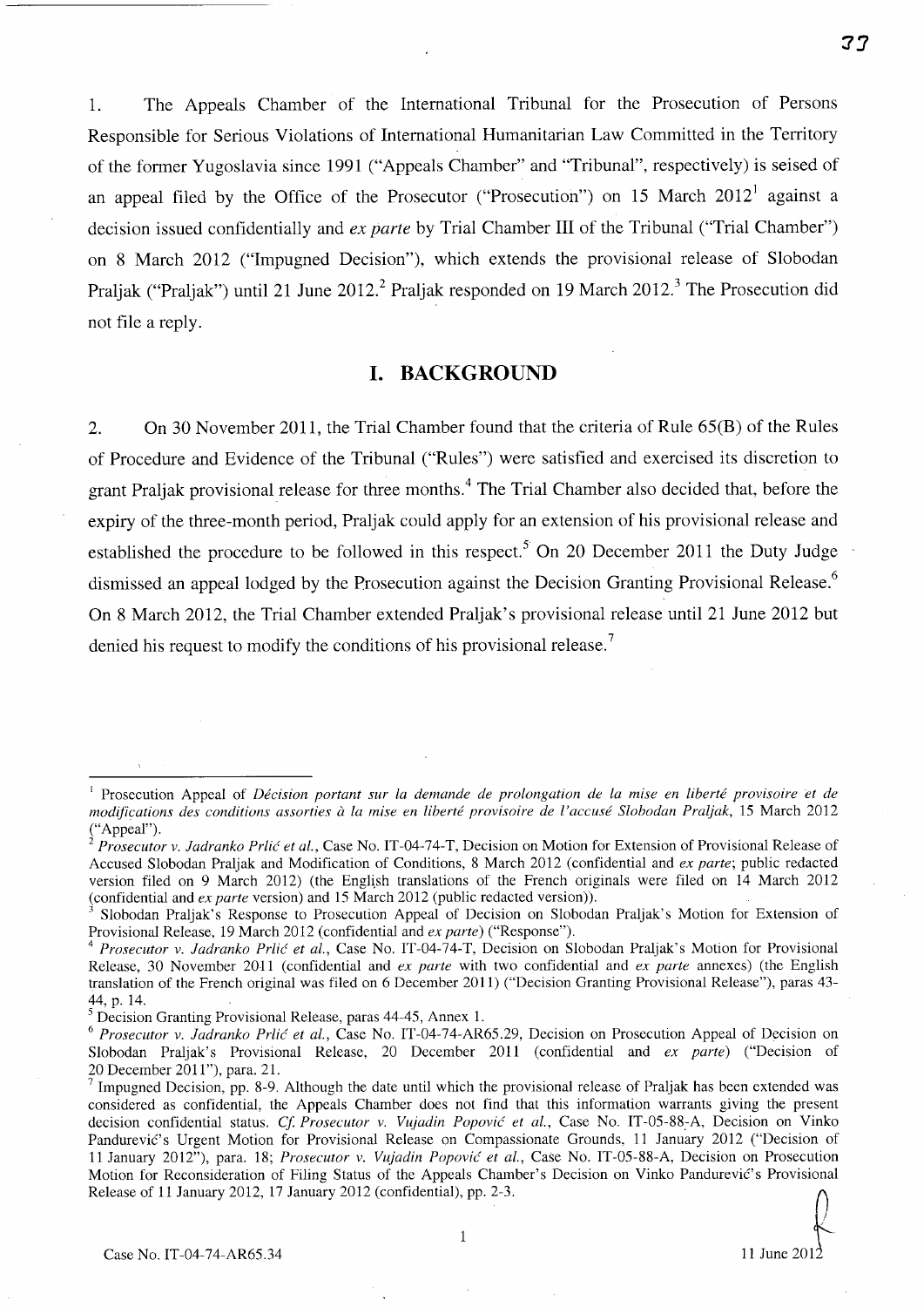#### **11. STANDARD OF REVIEW**

3. The Appeals Chamber recalls that an interlocutory appeal is not a *de novo* review of the Trial Chamber's decision.<sup>8</sup> The Appeals Chamber has previously held that a decision on provisional release by the Trial Chamber under Rule 65 of the Rules is a discretionary one.<sup>9</sup> Accordingly, the relevant inquiry is not whether the Appeals Chamber agrees with that discretionary decision, but rather whether the Trial Chamber has correctly exercised its discretion in reaching that decision.<sup>10</sup>

4. In order to successfully challenge a discretionary decision on provisional release, a party must demonstrate that the Trial Chamber has committed a "discernible error".<sup>11</sup> The Appeals Chamber will only overturn a Trial Chamber's decision on provisional release where it is found to be: (i) based on an incorrect interpretation of governing law; (ii) based on a patently incorrect conclusion of fact; or (iii) so unfair or unreasonable as to constitute an abuse of the Trial Chamber's discretion.<sup>12</sup> The Appeals Chamber will also consider whether the Trial Chamber has given weight to extraneous or irrelevant considerations or has failed to give weight or sufficient weight to relevant considerations in reaching its decision. $^{13}$ 

### **Ill. APPLICABLE LAW**

5. Under Rule 65(B) of the Rules, a Chamber may grant provisional release only if it is satisfied that, if released, the accused will appear for trial and will not pose a danger to any victim, witness, or other person; and after having given both the host country and the State to which the accused seeks to be released the opportunity to be heard.<sup>14</sup> Provisional release may be ordered at any stage of the trial proceedings prior to the rendering of the final judgement, and a Trial Chamber, in granting such a release, may consider the existence of sufficiently compelling humanitarian grounds. $15$ 

6. In deciding whether the requirements of Rule 65(B) of the Rules have been met, a Trial Chamber must consider all of those relevant factors which a reasonable Trial Chamber would have been expected to take into account before coming to a decision. It must then provide a reasoned

<sup>8</sup> See, *e.g., Prosecutor v. ladranko Prlic' et aI.,* Case No. IT-04-74-AR6S.26, Decision on Prosecution Appeal of Decision on Provisional Release of Jadranko Prlic, IS December 2011 ("Decision of IS December 2011"), para. 3 and references cited therein.

See, *e.g.*, Decision of 15 December 2011, para. 3 and references cited therein.

<sup>&</sup>lt;sup>10</sup> See, *e.g.*, Decision of 15 December 2011, para. 3 and references cited therein.

<sup>&</sup>lt;sup>11</sup> See, *e.g.*, Decision of 15 December 2011, para. 4 and references cited therein.

<sup>&</sup>lt;sup>12</sup> See, *e.g.*, Decision of 15 December 2011, para. 4 and references cited therein.<br><sup>13</sup> See, *e.g.*, Decision of 15 December 2011, para. 4 and references cited therein.

<sup>&</sup>lt;sup>14</sup> See, *e.g.*, Decision of 15 December 2011, para. 4 and references cited therein.

<sup>&</sup>lt;sup>15</sup> Rule  $65(B)$  of the Rules. See also Decision of 15 December 2011, para. 5.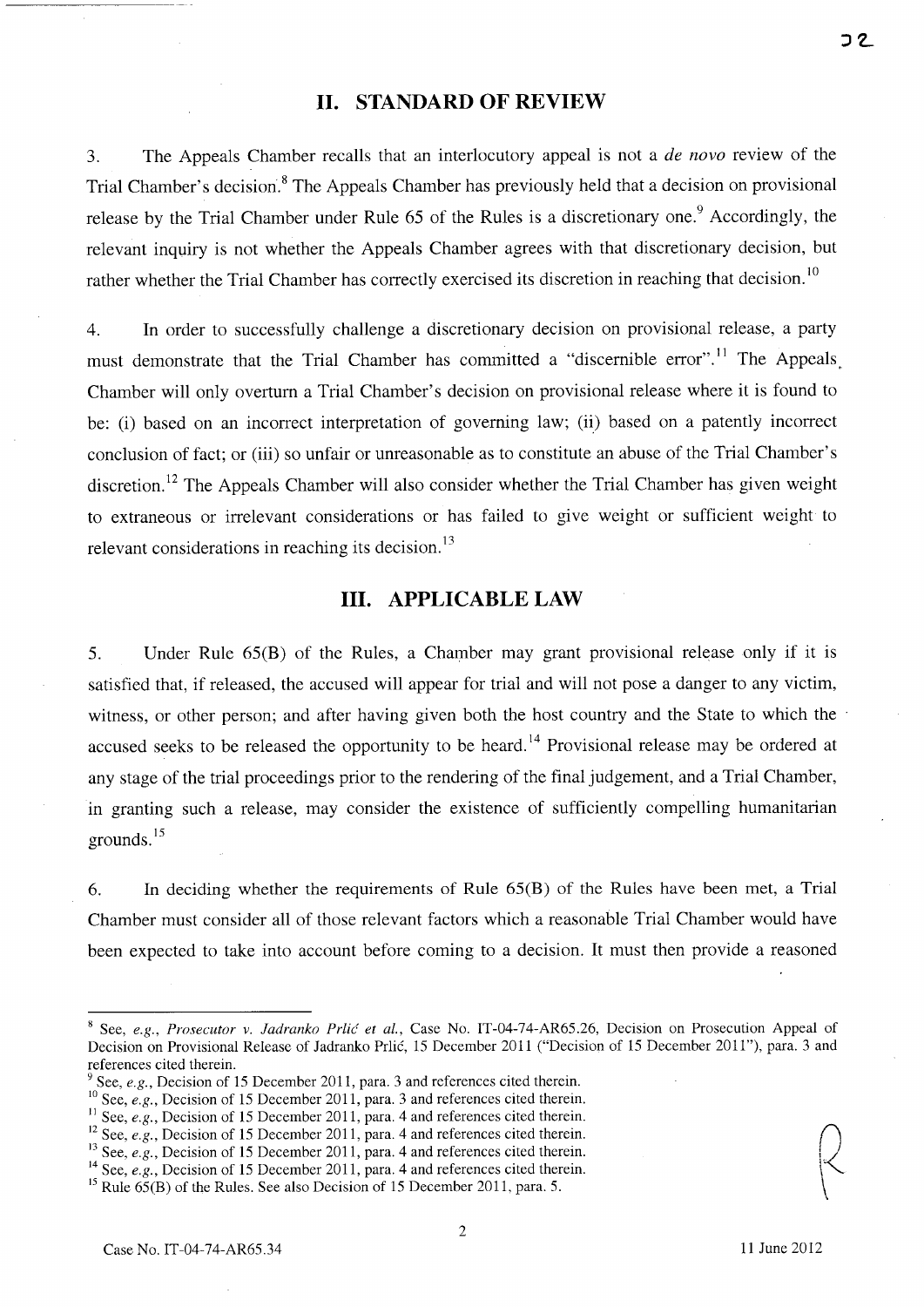opinion indicating its view on those relevant factors. 16 What these relevant factors are, as well as the weight to be accorded to them, depends upon the particular circumstances of each case.<sup>17</sup> This is because decisions on motions for provisional release are fact-intensive and cases are considered on an individual basis in light of the particular circumstances of the individual accused.<sup>18</sup> The Trial Chamber is required to assess these circumstances not only as they exist at the time when it reaches its decision on provisional release but also, as much as can be foreseen, at the time the accused is expected to return to the Tribunal.<sup>19</sup>

### **IV. DISCUSSION**

#### **A. Preliminary Matter**

7. The Prosecution argues that the Trial Chamber committed an error of law in not ordering Praljak to file a public redacted version of his Original Motion because, in the Trial Chamber's view, the filing of the public redacted version of the Impugned Decision satisfied the requirement of transparency and public nature of the proceedings.<sup>20</sup> In the interests of justice, the Prosecution further requests the Appeals Chamber to order Praljak to file a public redacted version of his Original Motion.<sup>21</sup> Praljak responds that the Trial Chamber did not abuse its discretion by failing to order the filing of a public redacted version of his Original Motion and acted in accordance with the Appeals Chamber's jurisprudence, which confirms that a public redacted version of a decision is sufficient to meet the requirements of transparency and public nature of the proceedings.<sup>22</sup> The Appeals Chamber notes that the confidential and *ex parte* status of the Original Motion was due to the inclusion of information concerning medical. conditions of the Accused as well as his place of residence.<sup>23</sup> The Appeals Chamber finds that the Prosecution, in this case, has not demonstrated that the Trial Chamber's issuance of a public redacted version of its Impugned Decision was insufficient to satisfy the requirement of public proceedings. Therefore, the Appeals Chamber dismisses this argument.

Case No. IT-04-74-AR65.34 11 June 2012

 $^{\prime\prime}$  $\ddot{\phantom{0}}$ 

**11** 

<sup>&</sup>lt;sup>16</sup> See, *e.g.*, Decision of 15 December 2011, para. 6 and references cited therein.

<sup>&</sup>lt;sup>17</sup> See, *e.g.*, Decision of 15 December 2011, para. 6 and references cited therein.

<sup>&</sup>lt;sup>18</sup> See, *e.g.*, Decision of 15 December 2011, para. 6 and references cited therein.

<sup>&</sup>lt;sup>19</sup> See, *e.g.*, Decision of 15 December 2011, para. 6 and references cited therein.

<sup>20</sup> Appeal, paras 4, 22-23, referring to *Prosecutor v. ladranko Prlic et aI.,* Case No. IT-04-74-T, Slobodan Praljak's Motion for Extension of Provisional Release and Modification of Conditions, 24 February 2012 (confidential and *ex parte* with five confidential and *ex parte* annexes) ("Original Motion").

Appeal, paras 4, 24.

<sup>&</sup>lt;sup>22</sup> Response, para. 27, referring to Decision of 11 January 2012, para. 18 and *Prosecutor v. Vujadin Popović et al.*, Case No. IT-05-88-A, Decision on Prosecution's Motion for Order Issuing Public Redacted Version of the Appeals Chamber's Reconsideration Decision of 17 January 2012,22 February 2012, pp. 2-3. Praljak further responds that the Prosecution's Argument is not relevant of Prosecution's Motion for Order Issuing Public Redacted Version of the Appeals Chamber's Reconsideration Decision of 17 January 2012, 22 February 2012, pp. 2-3. Praljak further resp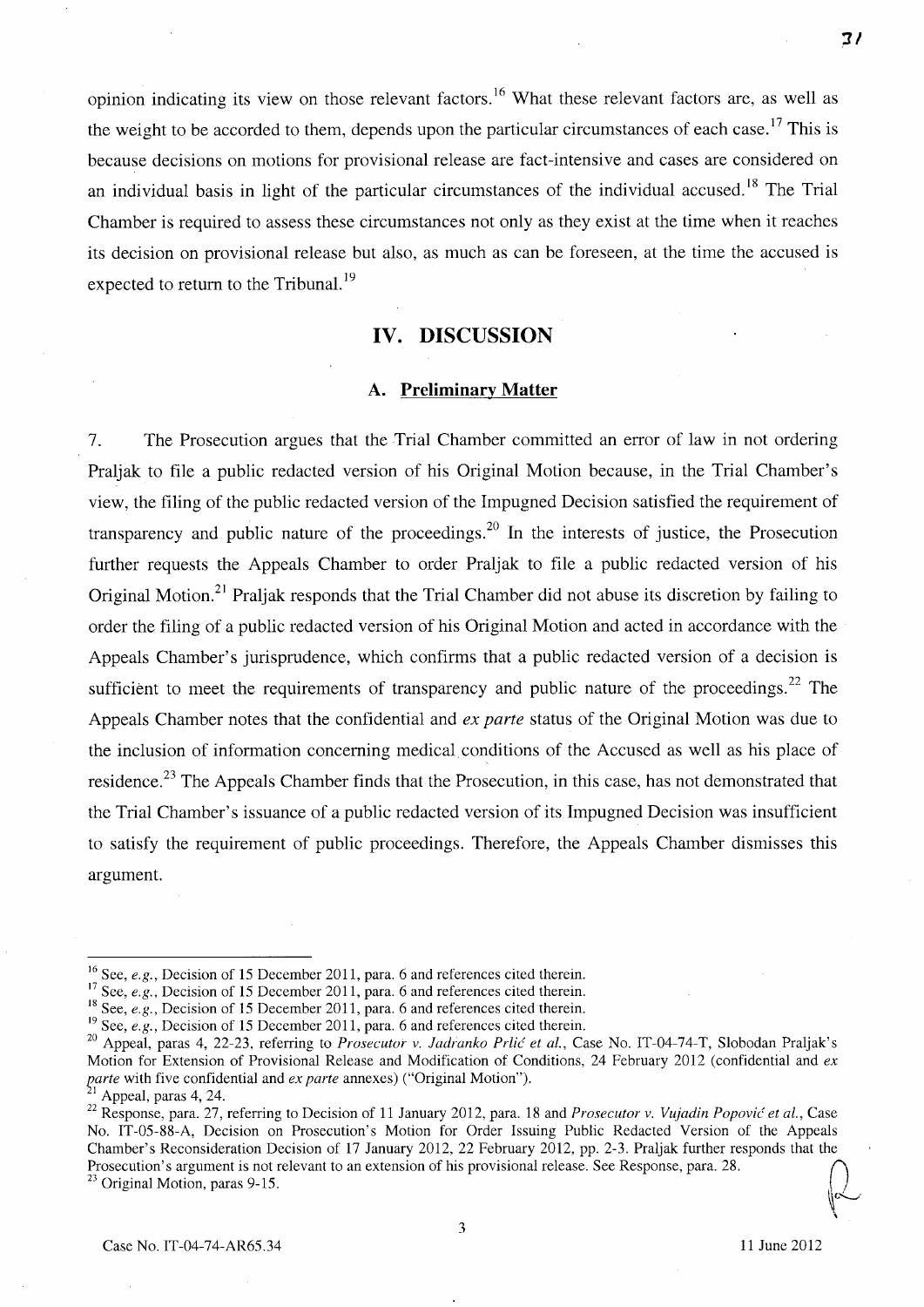#### **B. Analysis**

8. The Prosecution submits that the Impugned Decision should be reversed.<sup>24</sup> It argues that, when granting the extension of the provisional release of Praljak, the Trial Chamber committed a discernible error by failing to properly exercise its discretion by: (i) failing to properly assess Praljak's flight risk and ignoring that the Republic of Croatia ("Croatia") failed to report his admitted breaches of his conditions of detention; (ii) ignoring "the principle of detention"; (iii) failing to consider other important factors such as the gravity of the crimes charged; (iv) failing to consider the impact of further provisional release on the international public's confidence in the proper administration of justice; and (v) failing to address the insufficiency of Praljak's request for provisional release.<sup>25</sup> Praljak responds that the Prosecution fails to demonstrate that the Trial Chamber committed a discernible error in the exercise of its discretion and that, accordingly, the Appeal should be dismissed. $^{26}$ 

#### 1. Alleged abuse of discretion by failing to properly assess Praljak's flight risk

9. The Prosecution submits that the Trial Chamber abused its discretion by failing to properly address factors establishing that Praljak is a flight risk and by failing to consider the Prosecution's submissions in this regard.<sup>27</sup> In particular, the Prosecution argues that the Trial Chamber did not consider the following factors: (i) Praljak's self-described breaches of the conditions of his provisional release; (ii) Praljak's ability to vary the conditions of his surveillance depending on the guards on duty; and (iii) Praljak's requests for lower surveillance and transfer to a location where potential for flight is heightened.<sup>28</sup> The Prosecution further submits that the Trial Chamber erred in relying on reports submitted by Croatia, which did not report Praljak's admitted breaches of the conditions of his provisional release.<sup>29</sup>

10. Praljak responds that the Trial Chamber took all relevant factors into account when assessing his flight risk and did not commit any error in its assessment.<sup>30</sup> He submits that the Prosecution merely refers to his Statement attached to his Original Motion but fails to identify any action, which would be in breach of the conditions of his provisional release.<sup>31</sup> In particular, Praljak argues that he scrupulously respected all the conditions imposed by the Trial Chamber.<sup>32</sup> He adds

 $24$  Appeal, paras 1, 24.

 $^{25}$  Appeal, paras 2-3, 5-21.

<sup>&</sup>lt;sup>26</sup> Response, paras 29-30.

 $27$  Appeal, paras 2, 5-6.

 $28$  Appeal, paras 5-6.

 $29$  Appeal, para. 7. See also Appeal, para. 6.

<sup>&</sup>lt;sup>30</sup> Response, para. 14. See also Response, para. 11.

<sup>&</sup>lt;sup>31</sup> Response, para. 8, referring to Original Motion, Annex 5 ("Statement").

<sup>32</sup> Response, paras 9-10. See also Response, para. 13.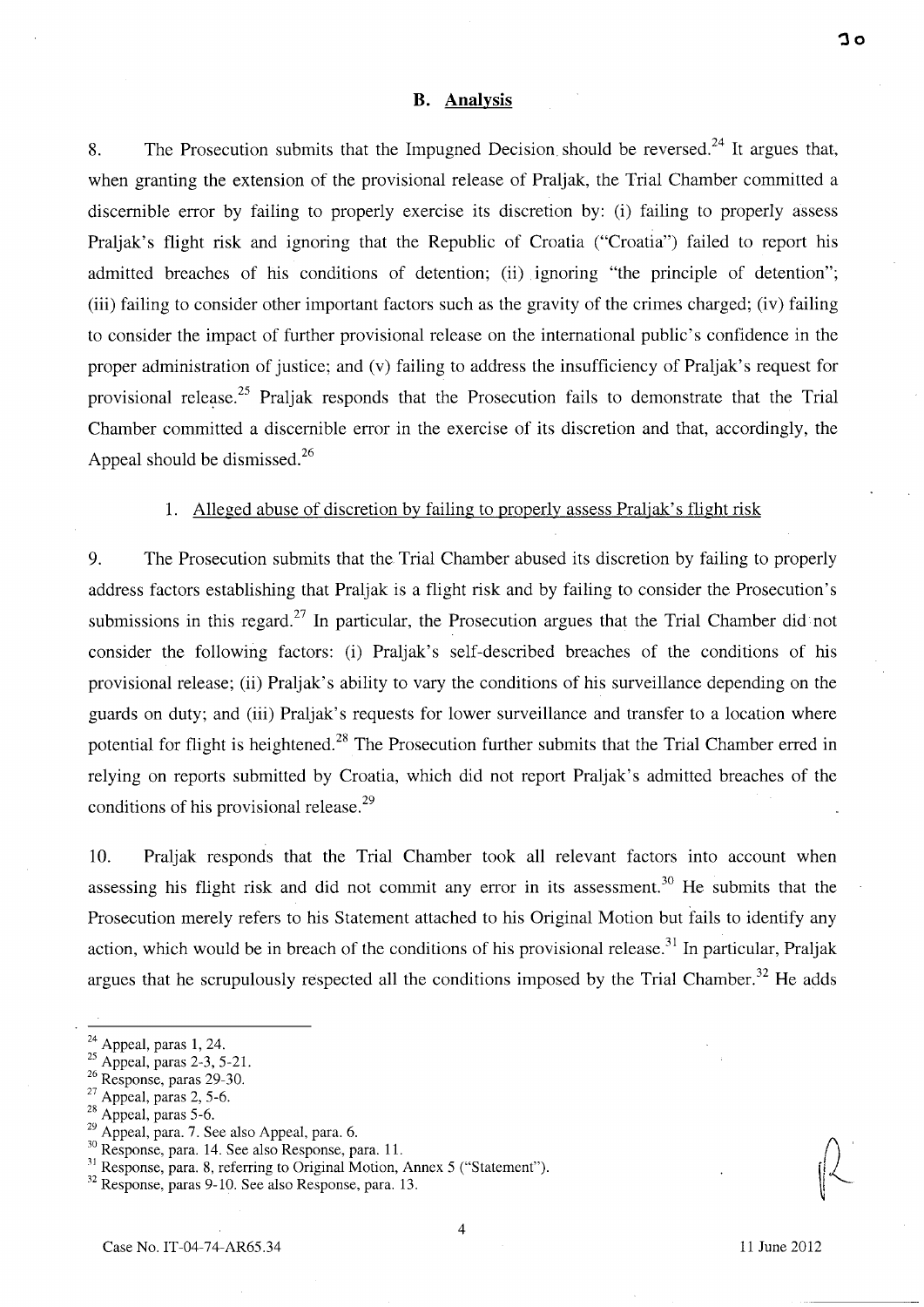that his "kind and polite relationship with the guards" as described in his Statement "does not alter his compliance with the imposed conditions" nor does it "impact on proper and professional fulfilment of duty by Croatian guards".<sup>33</sup> Furthermore, he argues that the Trial Chamber properly understood that his request for transfer to another location on the coast does not demonstrate any flight risk as he already stayed there on provisional release on two occasions in 2005 and that, at that time, the Prosecution did not oppose his request.<sup>34</sup> Finally, Praljak submits that the Trial Chamber did not err in considering regular reports submitted by Croatia, which demonstrate that he was complying with the conditions imposed on him.<sup>35</sup>

11. After careful consideration of Praljak's Statement alongside his Original Motion, the Appeals Chamber does not find that Praljak admitted to committing breaches of the terms of his provisional release but rather complained about these conditions and their strict nature. Contrary to the Prosecution's argument, the Appeals Chamber finds that the reports submitted by Croatia up to the time the Impugned Decision was issued show that Praljak complied with the conditions of his provisional release.<sup>36</sup> Since the Prosecution does not provide evidence of Praljak's alleged breaches,  $\gamma$ the Appeals Chamber finds no reason to doubt the validity and truthfulness of the reports submitted by Croatia. The Appeals Chamber therefore finds that the Prosecution has failed to demonstrate that the Trial Chamber erred in assessing Praljak's flight risk. Nonetheless, the Appeals Chamber recalls that any breach committed by Praljak of the conditions of his provisional release would be immediately sanctioned by a termination of his provisional release and his return to the United Nations Detention Unit.

#### 2. Alleged abuse of discretion by ignoring the "principle of detention"

12. The Prosecution submits that the Trial Chamber failed to exercise its discretion by not considering Rules 64 and 65(A) of the Rules and the Tribunal's unique jurisdiction, "which favours detention as the rule and not the exception. $37$ 

<sup>33</sup> Response, para. 10. See also Response, para. 8.

<sup>&</sup>lt;sup>34</sup> Response, para. 12 and references cited therein.

<sup>35</sup> Response, para. 13.

<sup>&</sup>lt;sup>36</sup> Prosecutor v. Jadranko Prlić et al., Case No. IT-04-74-T, Report from the Republic of Croatia regarding the Provisional Release of Slobodan Praljak, 16 January 2012 (confidential and *ex parte),* p. 2; *Prosecutor v. ladranko Prlic et aI.,* Case No. IT-04-74-T, Report from the Republic of Croatia regarding the Provisional Release of Slobodan Praljak, 26 January 2012 (confidential and *ex parte),* p. 3; *Prosecutor v. ladranko Prlic et aI.,* Case No. IT-04-74-T, Report from the Republic of Croatia regarding the Provisional Release of Slobodan Praljak, 10 February 2012 (confidential and *ex parte),* p. 2; *Prosecutor v. ladranko Prlic et aI.,* Case No. IT-04-74-T, Report from the Republic of Croatia regarding the Provisional Release of Slobodan Praljak, 24 February 2012 (confidential and *ex parte),* p. 2; *Prosecutor v. ladranko Prlic et al.,* Case No. IT-04-74-T, Report from the Republic of Croatia regarding the Provisional Release of Slobodan Praljak, 12 March 2012 (confidential and *ex parte),* p. 2; *Prosecutor v. ladranko Prlic et aI.,* Case No. IT-04-74-T, Report from the Republic of Croatia regarding the Provisional Release of Slobodan Praljak, . 26 March 2012 (confidential and *ex parte),* p. 2.

 $37$  Appeal, para. 11. See also Appeal, paras 3, 9, 12.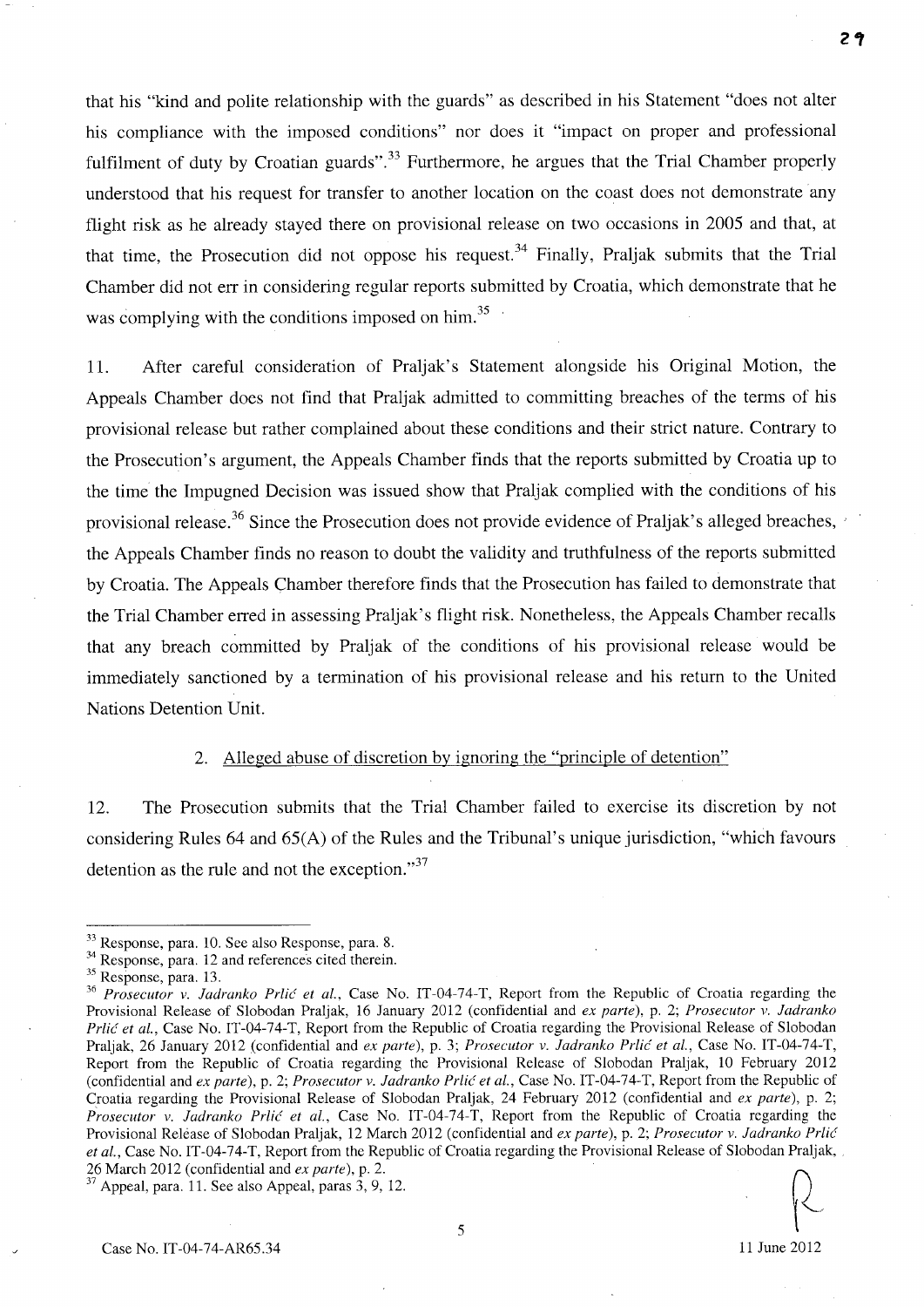13. Praljak responds that the Trial Chamber did not abuse its discretion as Rules 64 and 65 of the Rules must be read and understood in light of international human rights standards, which establish that detention is an exceptional measure that should only be enforced when strictly necessary.<sup>38</sup> He argues that the Trial Chamber correctly interpreted the Rules in accordance with these standards and the Tribunal's jurisprudence.<sup>39</sup> Praljak further argues that the Trial Chamber properly considered the requirements of Rule  $65(B)$  of the Rules and found that they were met.<sup>40</sup>

14. As a preliminary remark, the Appeals Chamber notes that the Prosecution did not advance this argument in its Response to Praljak's Original Motion and raises it for the first time on appeal.<sup>41</sup> The Appeals Chamber recalls that a trial chamber "is generally not required to deal with matters which the parties have not raised before it, unless it considers those matters to be vital to the issues it has to decide upon" and that "the appeal's process is not meant to offer the parties a remedy to their previous failings at trial."<sup>42</sup> Nonetheless, the Appeals Chamber finds that this argument merits consideration.

15. The Appeals Chamber finds that the Prosecution has failed to demonstrate that the Trial Chamber erred by ignoring the basic premise of the rule-based framework of detention, favouring detention as the rule and not the exception. In this context, the Appeals Chamber recalls that Rules.64 and 65(A) of the Rules provide that an accused, upon being transferred to the seat of the Tribunal, shall be detained and that he may not be released except upon an order of a Chamber. Rule 65(B) of the Rules sets out the cumulative requirements to be met for a trial chamber to grant provisional release.<sup>43</sup> Contrary to the Prosecution's argument, the Trial Chamber was not required to consider Rules 64 and 65(A) of the Rules but needed only to determine whether the requirements of Rule 65(B) of the Rules were met. The Trial Chamber was satisfied that Praljak met the requirements of Rule  $65(B)$  of the Rules before ordering the extension of his provisional release.<sup>44</sup> Thus, the Prosecution has failed to demonstrate that the Trial Chamber abused its discretion in this regard.

 $\sim$ 

6

<sup>38</sup> Response, paras 16-18,26.

<sup>39</sup> Response, para. 19.

<sup>40</sup> Response, paras 15,20.

<sup>&</sup>lt;sup>41</sup> See *Prosecutor v. Jadranko Prlić et al.*, Case No. IT-04-74-T, Prosecution Response to Slobodan Praljak's Motion for Extension of Provisional Release and Modification of Conditions, 2 March 2012 (confidential and *ex parte)*  ("Response to Praljak's Original Motion").

<sup>&</sup>lt;sup>42</sup> See, *e.g., Prosecutor v. Zdravko Tolimir et al.,* Case No. IT-04-80-AR65.1, Decision on Interlocutory Appeal Against Trial Chamber's Decisions Granting Provisional Release, 19 October 2005 ("Decision of 19 October 2005"), para. 32 and references cited therein.

<sup>&</sup>lt;sup>43</sup> See, *e.g., Prosecutor v. Jadranko Prlić et al.*, Case No. IT-04-74-AR65.13, Decision on Prosecution's Appeal of the Trial Chamber's 10 December 2008 Decision on Prlic Provisional Release During Winter Recess, 18 December 2008 (confidential), para. 7. See also *supra*, para. 5.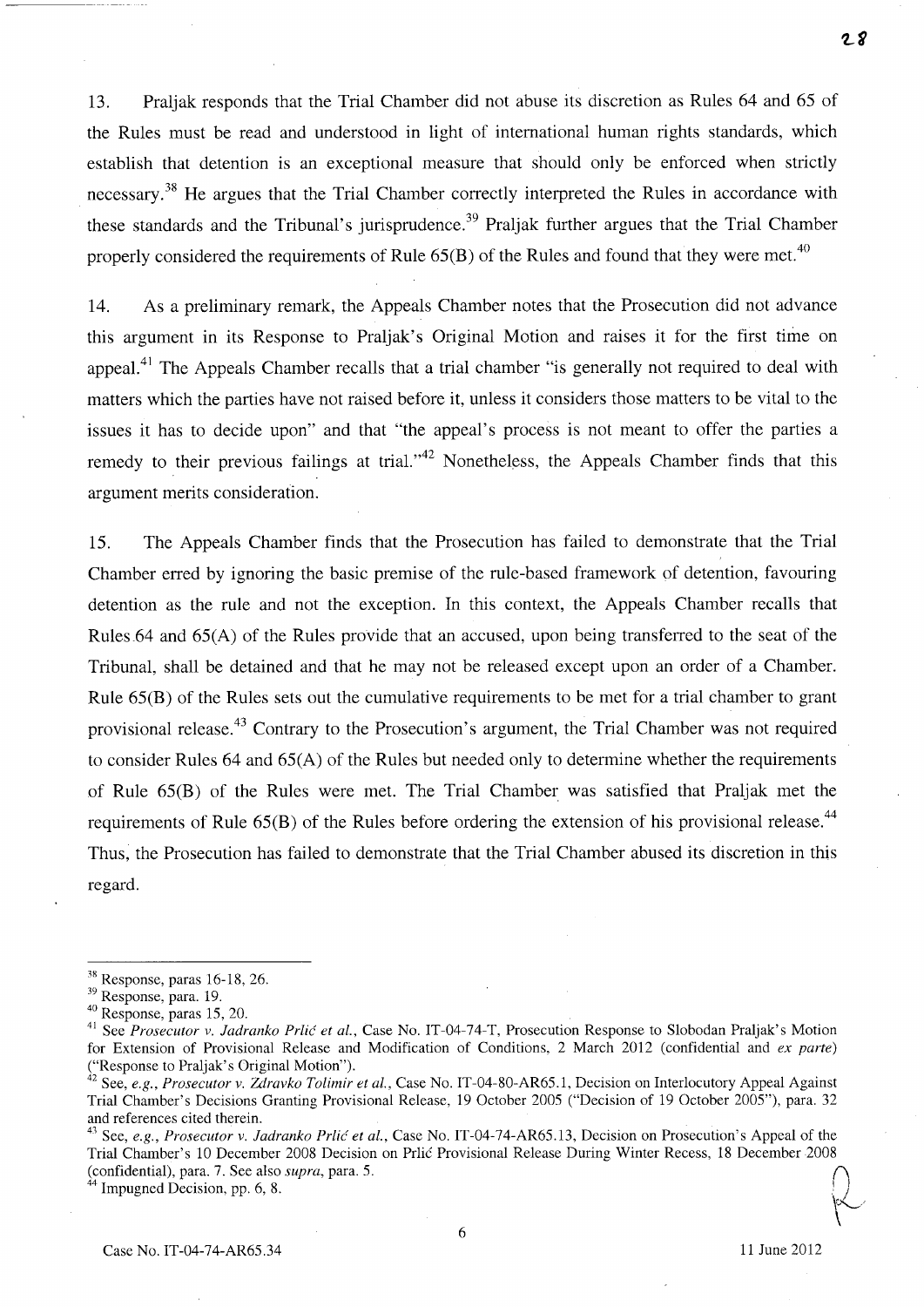## 3. Alleged abuse of discretion by failing to consider other important factors, such as the gravity and scale of the crimes charged

16. The Prosecution submits that the Trial Chamber erred in failing to consider other relevant factors such as the gravity and scale of the crimes charged, Praljak's involvement in those crimes, and the advanced stage of the proceedings.<sup>45</sup> With respect to the latter factor, the Prosecution argues that it has been acknowledged as relevant by the Appeals Chamber and should be taken into account when assessing Praljak's flight risk.<sup>46</sup>

17. Praljak responds that the Trial Chamber did not abuse its discretion as it properly considered the requirements of Rule  $65(B)$  of the Rules and found that they were met.<sup>47</sup> He adds that the Trial Chamber also duly considered the relevant factors which a reasonable trial chamber would have been expected to take into account.<sup>48</sup> Praljak argues that the gravity of the crimes charged and the advanced stage of the proceedings were previously considered by the Trial Chamber in its Decision Granting Provisional Release and that the Prosecution has advanced no argument that warrants relitigation of these matters.<sup>49</sup>

18. While the Trial Chamber did not dwell upon the seriousness and the scale of the crimes charged and Praljak's role in them, it was not required to do so.<sup>50</sup> The Trial Chamber's concern was to ensure that, if granted an extension of his provisional release, Praljak would not be a flight risk and would not pose a danger to any victim, witness or other person. In so doing, the Trial Chamber considered that Praljak respected the conditions of his provisional release and that Croatia provided further guarantees for Praljak's extension of provisional release.<sup>51</sup> Moreover, the Trial Chamber decided that the strict security measures of provisional release should apply *mutatis mutandis* to the extension of the provisional release.<sup>52</sup> On this basis, the Trial Chamber concluded that Praljak met the requirements of Rule  $65(B)$  of the Rules.<sup>53</sup> In these circumstances, the Appeals Chamber finds that the Prosecution has failed to demonstrate that the Trial Chamber abused its discretion.

7

<sup>45</sup> Appeal, paras 3, 9, 13-16.

 $46$  Appeal, paras 15-16.

<sup>47</sup> Response, paras 15,20,26.

<sup>48</sup> Response, paras 15, 20.

<sup>49</sup> Response, para. 22, referring to Decision Granting Provisional Release, paras 30, 35, 39, 41.

*<sup>50</sup> Prosecutor v. ladranko Prlic et al.,* Case Nos. IT-04-74-AR65.1, IT-04-74-AR65.2 & IT-04-74-AR65.3, Decision on Motions for Re-Consideration, Clarification, Request for Release and Applications for Leave to Appeal, 8 September 2004 ("Decision of 8 September 2004"), para. 31. The Appeals Chamber notes that, contrary to Praljak's argument, in the Decision Granting Provisional Release, the Trial Chamber only mentioned the potential effect that the release of a person accused of serious crimes could have on the victims of those crimes. See Decision Granting Provisional Release, para. 41.<br><sup>51</sup> Impugned Decision, pp. 3, 6, 8. Provisional Release, para. 41.<br><sup>51</sup> Impugned Decision, pp. 3, 6, 8.  $\bigcap_{s=5}^{\text{51}}$  Impugned Decision, pp. 8-9.

 $53$  Impugned Decision, p. 8.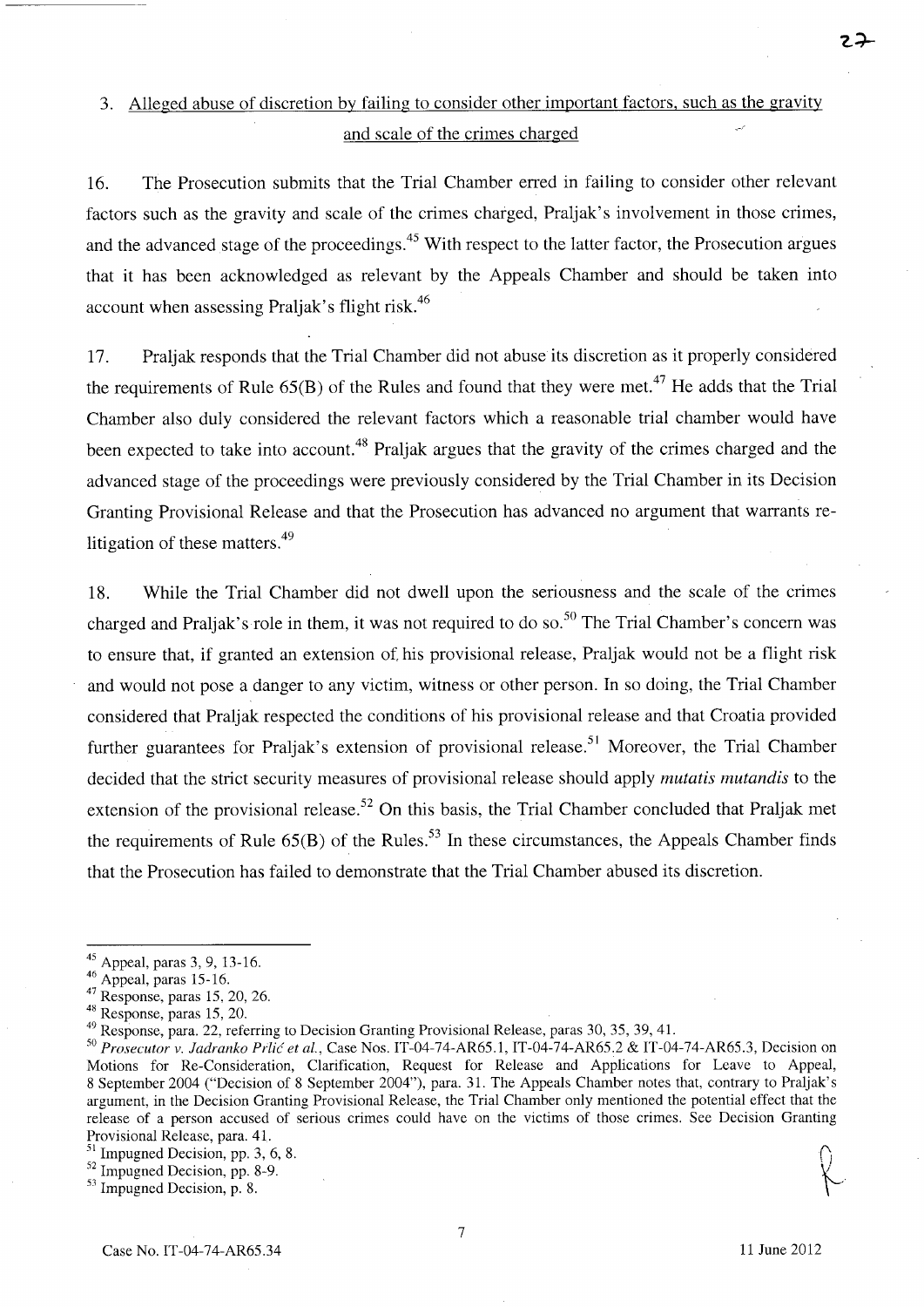## 4. Alleged abuse of discretion by failing to consider the impact of further provisional release on the international public's confidence in the proper administration of the justice

19. The Prosecution submits that the Trial Chamber erred in failing to consider the "obvious" negative impact of Praljak's continued provisional release "on the international public's confidence in the proper administration of justice", as recognised by domestic courts.<sup>54</sup> In addition, the Prosecution argues that the Trial Chamber abused its discretion in not considering the Prosecution's argument that Praljak's ability to move freely around Zagreb, albeit under surveillance, would affect the public perception of the Tribunal's administration of justice.<sup>55</sup>

20. Praljak responds that the Trial Chamber did not abuse its discretion as it was not required to address this "speculative", "erroneous", and "misconceived" argument.<sup>56</sup> He further argues that the Impugned Decision reinforces the public confidence in the Tribunal's administration of justice as it is "justified", "legally correct", "well reasoned" as well as in compliance with international human rights standards. 57

21. The Appeals Chamber notes that the Trial Chamber did not consider the Prosecution's argument in this regard.<sup>58</sup> Although the Trial Chamber should have responded to the Prosecution's argument, the Appeals Chamber finds that the Prosecution has failed to articulate a concrete basis tied to the circumstances of the extension of Praljak's provisional release to substantiate its argument that this extension would negatively impact the international public's confidence in the proper administration of justice.<sup>59</sup> In the view of the Appeals Chamber, it is irrelevant that some domestic jurisdictions – such as the Supreme Court of Canada – recognise the possibility of such negative effects on the community as a whole when releasing individuals charged with serious crimes.<sup>60</sup> Accordingly, the Appeals Chamber finds that the Prosecution has failed to demonstrate that the Trial Chamber abused its discretion in this regard.

 $60$  Cf. Decision of 8 September 2004, para. 31.

*Cl*   $\mathcal{L}$ 

<sup>&</sup>lt;sup>54</sup> Appeal, paras 3, 9, 17-19.

<sup>&</sup>lt;sup>55</sup> Appeal, para. 20.

<sup>56</sup> Response, paras 23, 26.

<sup>57</sup> Response, para. 23.

<sup>&</sup>lt;sup>58</sup> See Impugned Decision.

<sup>&</sup>lt;sup>59</sup> See Decision of 15 December 2011, para. 11. In the view of the Appeals Chamber, the Prosecution seems to concede that it did not substantiate its argument in this respect as it stated that it "is not required to produce evidence of this impact" because it is "obvious". See Appeal, para. 18.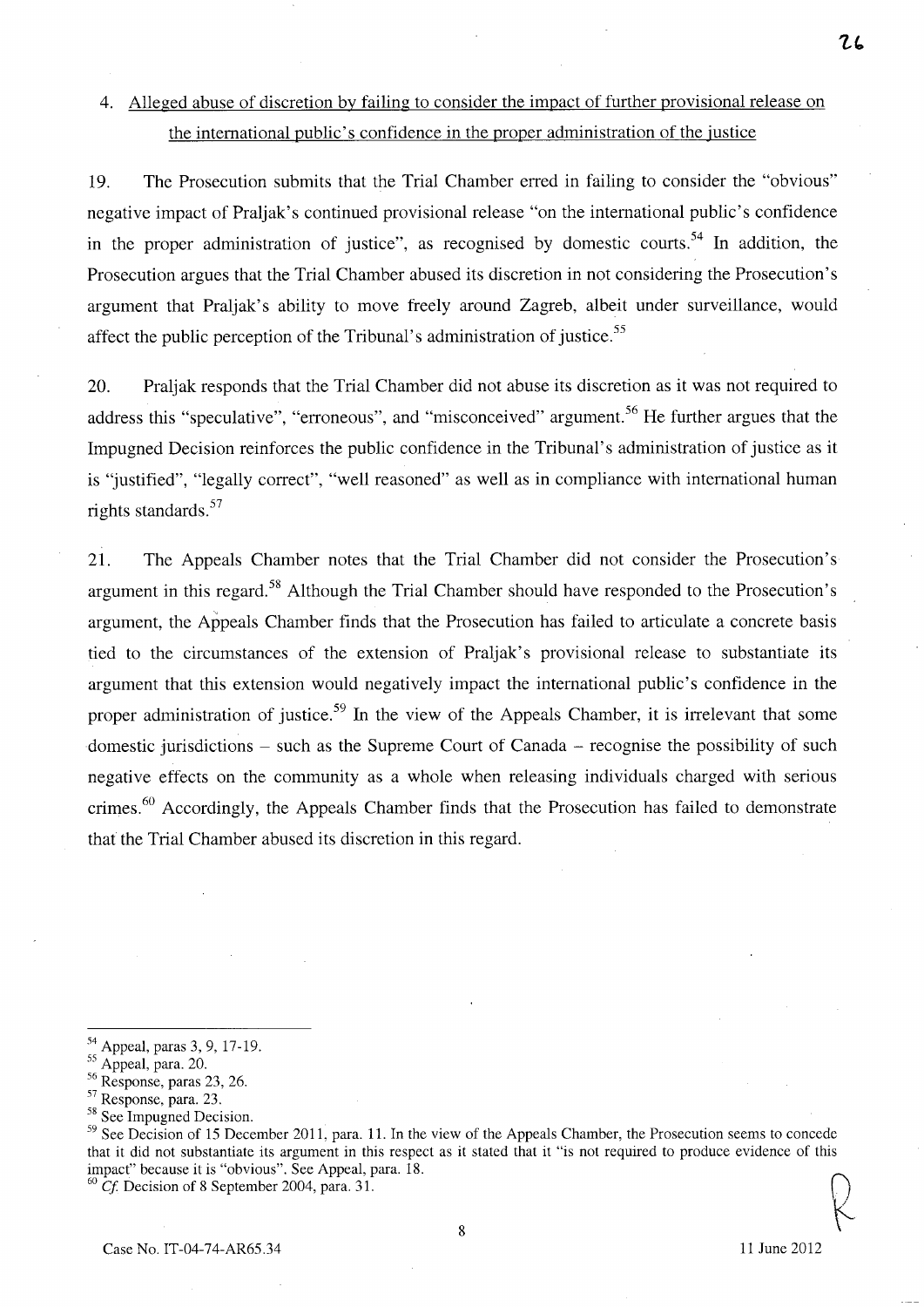## 5. Alleged abuse of discretion by failing to address the insufficiency of Praljak' s request for extending his provisional release

22. The Prosecution argues that Praljak' s submissions for extending his provisional release were unsubstantiated and that the Trial Chamber's failure to consider this insufficiency is an abuse of discretion. $61$ 

23. Praljak responds that the Trial Chamber was not required to consider the alleged insufficiency of his Original Motion as it was filed in accordance with the procedure to apply for an extension of his provisional release set out in the Decision Granting Provisional Release.<sup>62</sup> Praljak further responds that he "incorporated in its [Original] Motion all relevant elements from its previous motion".<sup>63</sup> He submits that, since all the relevant factors were identical to those that existed when his previous motion was filed, his approach was in the interest of justice to save the Tribunal's and parties' time and resources. 64

24. The Appeals Chamber notes that the Prosecution did not advance this argument in its Response to Praljak's Original Motion and raises it for the first time on appeal.<sup>65</sup> The Appeals Chamber recalls its finding above that an interlocutory appeal is not meant to offer the parties a remedy to their previous failings at trial.<sup>66</sup> Therefore, the Appeals Chamber will not deal with the Prosecution's cursory argument.<sup>67</sup>

### **v. DISPOSITION**

25. For the foregoing reasons, the Appeals Chamber **DISMISSES** the Appeal.

Judge Güney appends a partially dissenting opinion.

Done in English and French, the English text being authoritative.

Done this 11th day of June 2012, At The Hague, The Netherlands.

Judge Arlette Ramaroson Presiding

#### **[Seal of the Tribunal]**

63 Response, para. 24.

9

Zs

 $61$  Appeal, paras 3, 10, 21.

 $^{62}$  Response, paras 24-25, referring to Decision Granting Provisional Release, Annex 1.

<sup>64</sup> Response, para. 24.

<sup>&</sup>lt;sup>65</sup> See Response to Praljak's Original Motion.

<sup>66</sup> See *supra,* para. 14.

 $67$  Cf. Decision of 19 October 2005, para. 32.